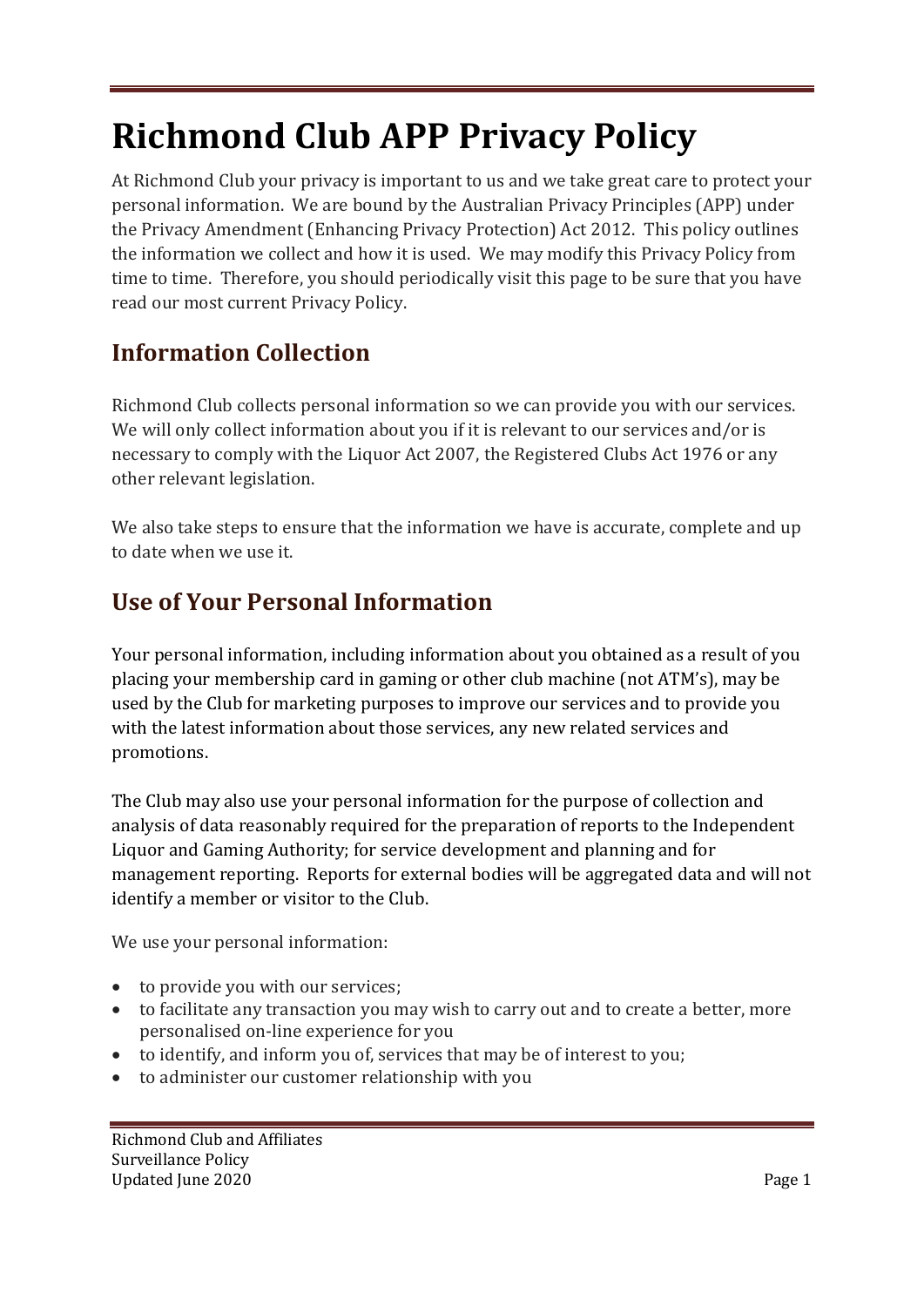- for internal purposes such as procedural assessment, risk management, service reviews and improvement, website and advertisement improvement, staff training, accounting and billing
- to improve our products and services so we can provide you with increased service and standards
- to comply with provisions and regulations of the Registered Clubs Act, the Corporations Law, the AML/CTF Act and other legislation;
- to forward information in respect of the activities of the club including regulatory reports and notices to members;
- to record, keep and update members loyalty bonus points;
- to record, keep and update player accounts. Members that use their membership card to accrue points can request a Player Activity Statement be issued to them.

When you give personal information to us, we may ask if you want to receive future communication from us, (such as newsletters, emails or other information). You can choose to opt out of receiving information via email or by informing us in writing.

## **Securing your personal information**

Depending on the circumstances, we may hold your information in either hard copy, electronic form or both.

We hold all personal information securely to ensure that it is protected from unauthorised access, modification or disclosure. Our staff members follow strict information handling procedures and we only permit staff to access your information if their duties require it. We delete your personal information once it is no longer needed or required to be kept by law by shredding hard copy records and demagnetising electronic records.

## **Disclosure of information**

Richmond Club will only disclose your personal information for a purpose that is related to the services that we provide to you. This may include disclosures to:

- individuals/organisations that provide us with professional advice such as lawyers, accountants and business advisers;
- contractors, to whom we outsource certain functions, such as mailing houses, electronic network administrators and debt collection agencies.

The Richmond Club uses Australian contractors, individuals and organisations to handle its services to date. Disclosure of personal information to overseas contractors, individuals, or organisations is unlikely.